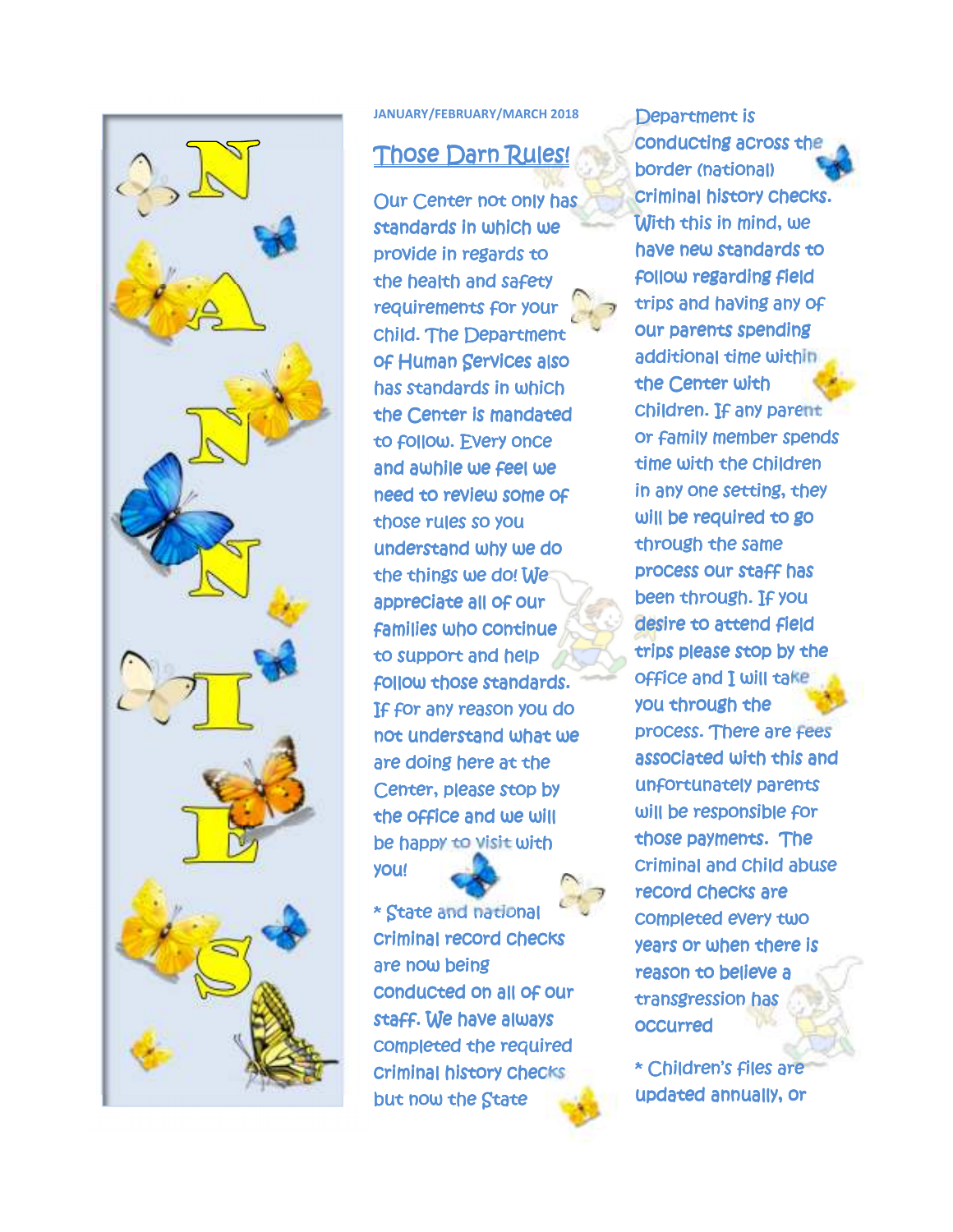when a parent notifies the center of a change or the center becomes aware of the change.

\* Physicals are updated annually! annually!

\* Immunization Certificates are to be updated each and every time a child receives immunizations. The Certificate of Immunization form (provided by the Department of Public Health) can be found on our website or you may stop by the office to obtain one. All certificates are to be signed and dated.

www.nanniesunlimitedc hildcare.com

The Center will administer medication to your child however; all medications should be stored in their original containers, with accompanying physician's directions and the label intact. Nonprescription drugs shall be labeled with the child's name. Please use

one (1) medication sheet for each medication that should be administered. We cannot administer medication that is brought to the center in a syringe. All written medication request forms will be updated every 30 days.

We try and accommodate our parents as much as we can. In doing so our staff continues to work four, 10 hour days. This allows the staff member the opportunity to be available at the beginning of the child's day and also at the end. Parents should take advantage of talking with the staff member about their child's day during this time.

We appreciate our parents and all their support and cooperation helping our Center follow these rules and regulations! Thank you so much!



WE KNOW THAT IT IS HARD WHEN YOUR CHILD IS SICK. However, to keep the comingling of "bugs" to a minimum we ask that you keep your child at home until they are fever free for 24 hours.

If your child is going to stay home**, PLEASE** telephone the center and let us know they will not be attending. This helps not only with our lunch counts and staffing but we worry about the child and why they are not at the center.

We ask that you notify the center using the telephone system and **not the email system!** 

We are not always online checking for those and at times do not see those emails until later in the day.

We appreciate all of your help in this matter.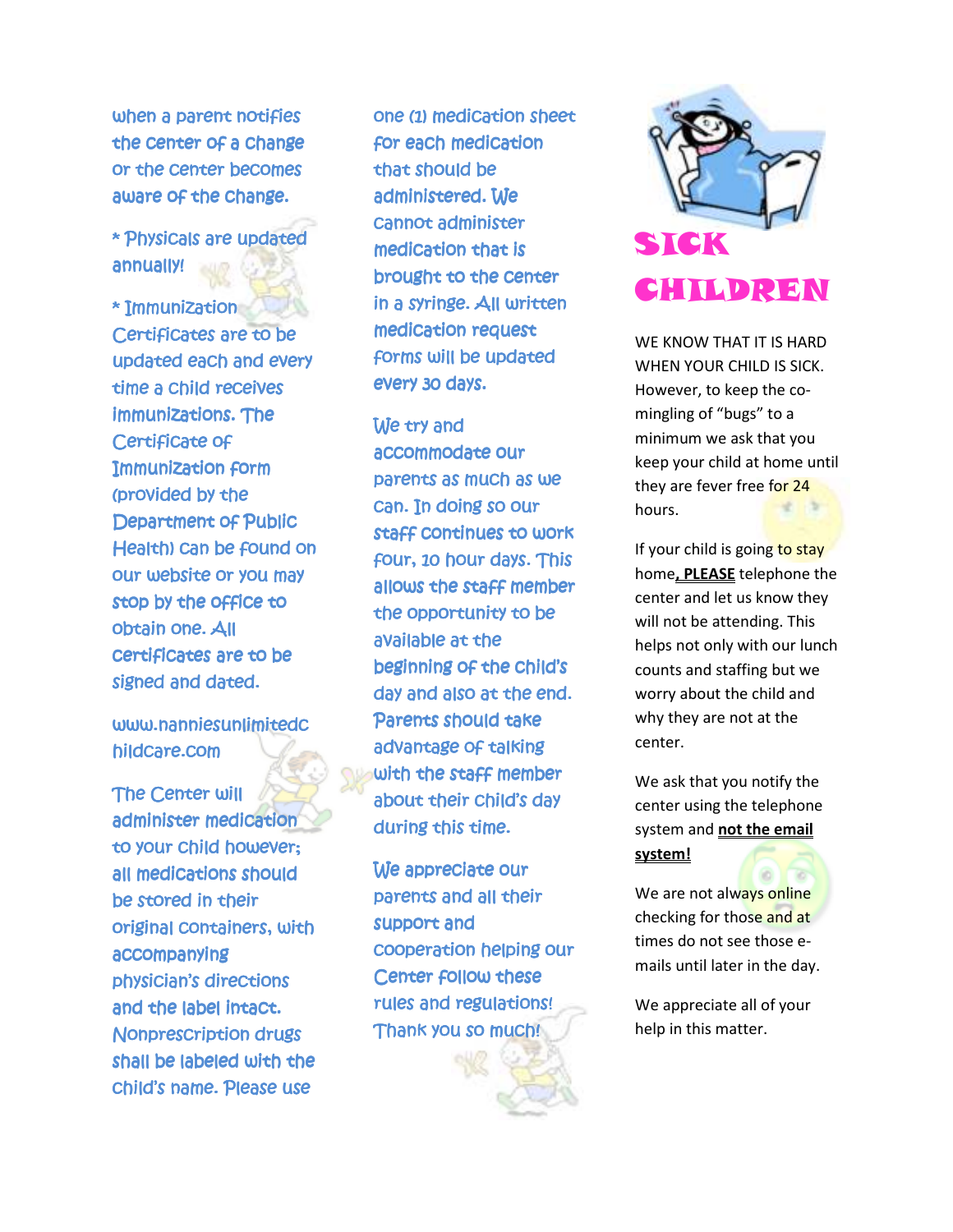

### **Diapers and Wipes**

Just a reminder of our policy regarding your child's diaper and baby wipe supply. The first Monday of every month you will need to bring in a large container of diapers and a container of wipes. This has always worked out well to maintain a good supply here at the Center. If for some reason your child runs low on these supplies, the staff will notify you immediately. If you have a question on whether or not you have brought your supply for the month check with your teacher, they keep documentation monthly on those supplies.

#### Diapers and Wipes

Just a reminder of our policy regarding your child's diaper and baby wipe supply. The first Monday of every month you will need to bring in a large container of diapers and a container of wipes. This has always worked out well to maintain a good supply here at the Center. If for some reason your child

runs low on these supplies, the staff will notify you immediately. If you have a question on whether or not you have brought your supply for the month check with your teacher, they keep documentation monthly on those supplies.

**We Need Paper!** 

If you have any type of paper in your office or home that needs recycled we would love to have it! The children really enjoy using this for their creative time. Thank you to all of our families who take the time and energy to bring the paper to the Center. It really does help out a lot!

shank

We sincerely thank you for your continued business during the past year!

We also would like to thank the many parents who have taken the time to bring in plastic sacks for our staff to use!

The paper products and all of the toys, arts and crafts and books you've donated to the Center are appreciated so much. The children use these things over and over again receiving much satisfaction and enjoyment.

Please keep in mind if you are cleaning out your toys or books trying to find space for new things and they are still in good condition please keep the Center in mind when donating them! We can always use them!

Again, if we have failed to thank you or mention our gratitude, it is not our intentions. We have an awesome group of parents, children and family members who attend the Center and would not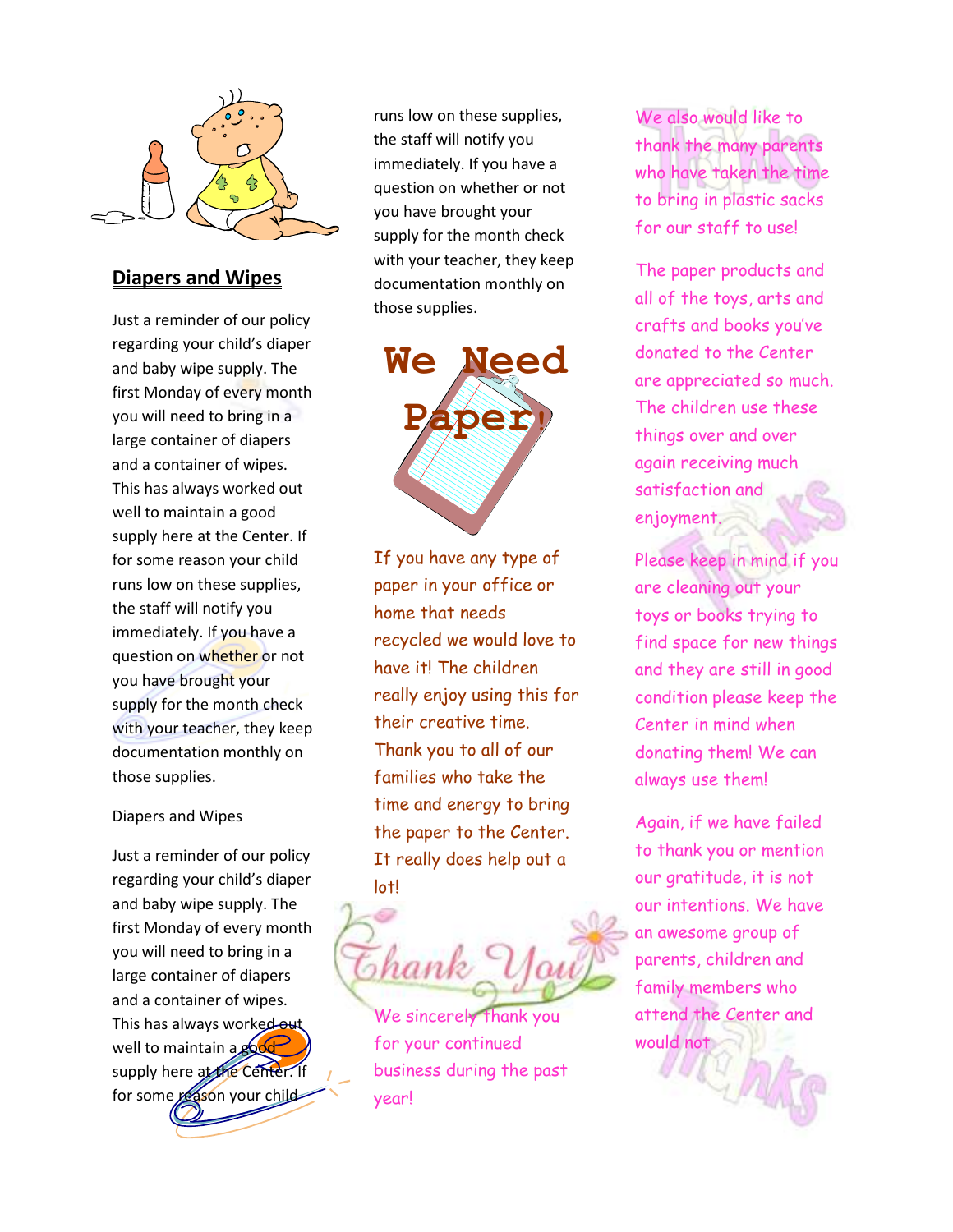

# **Valentine's Day** Parties!

Children will be having their Valentine's Party Wednesday February 14, 2018. Please have your child sign their name to the back of each valentine's card. You may ask your teachers how many cards to complete. This works out really well and reduces the confusion for the children. Please have their cards completed by Friday February 9, 2018 and give them to the teachers in your child's room. Many of you have asked if you may bring treats this day and the answer is yes as long as it's prepackaged. We cannot serve home cooked treats.





WOW, it's that time of year again! Those of you who have given Ms. Vickie your e-mail address have been sent your yearend invoices. However, those of you who did not submit an email address will have your statement available in the front lobby the end of January 2018. Those of you who just need our Employee Identification Number here it is!

39-1905508



We would like to take this opportunity to thank each of you for your encouragement and support. It has been a pleasure to have your children here at the Center and to watch them grow physically, mentally, and  $emotionally.$  We truly appreciate the support and confidence you place in us and we do take your child's growth, health, safety and security seriously.

We hope that the New Year brings new meaning to your role as a parent. We are happy to be a part of your family's memories of days gone by.

We continue to learn  $that$  children are the best teachers of creativity, persistence and unconditional love.

That is truly what  $k$ eeps us going.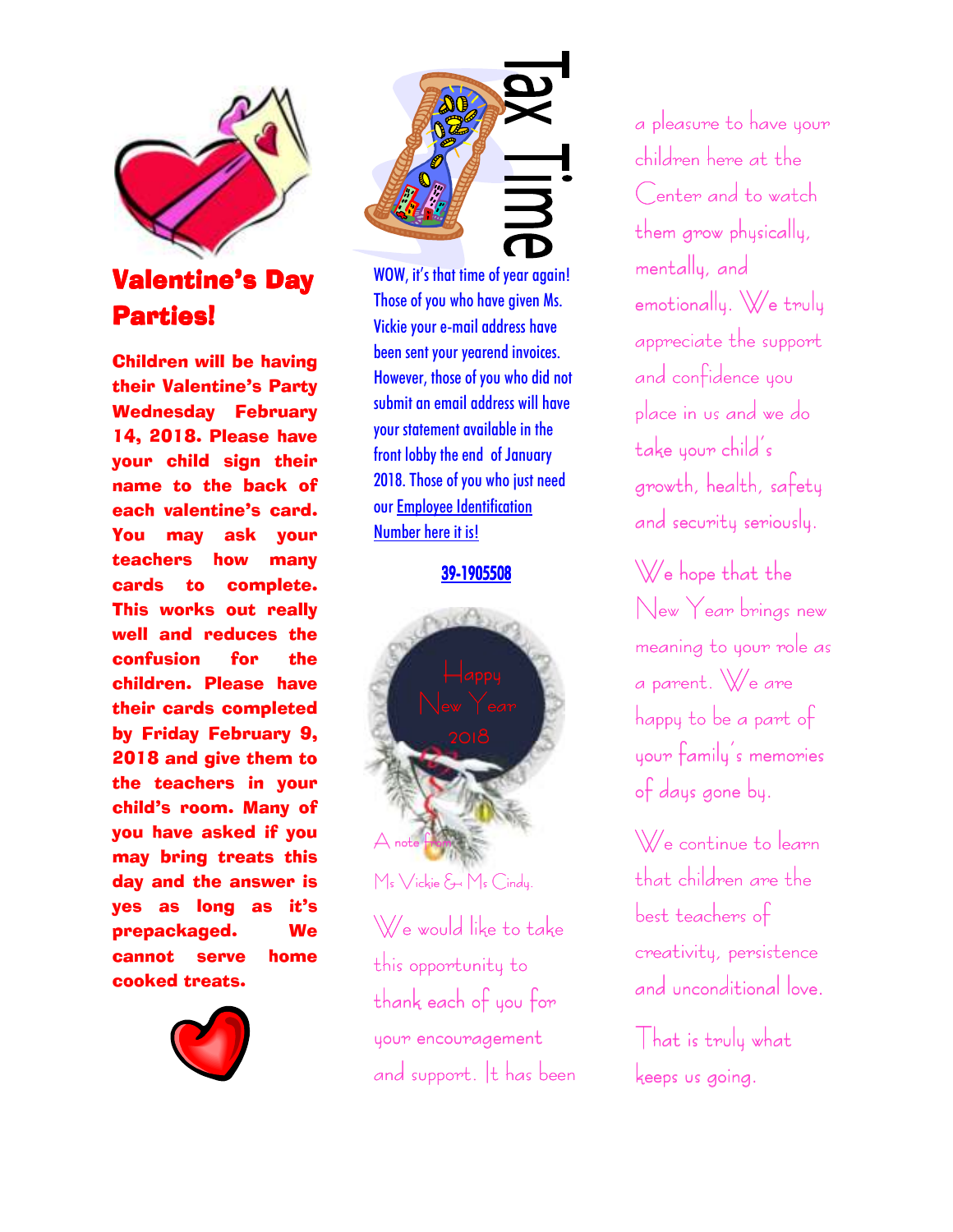

**Tuition Adjustments** 

Dear Parents and Families;

The Nannies Unlimited Child Center & Preschool Inc. has been in business for 20 years. We feel blessed in so many different ways and would like to thank all of our families for allowing us the opportunity to participate in your child's growth and development, physically, mentally, spiritually, and emotionally.

Unfortunately we will be increasing tuition rates for childcare. Over the past year the expenses to operate the Center have gone up considerably.

We have listed our new prices for your review which goes into effect on

#### **Monday January 8, 2018**.

We wish to thank you for your support and know that you will understand the necessity for this price increase.

If you should have any questions or concerns

regarding this new policy please feel free to visit with Ms. Vickie and Ms. Cindy, our door is always open.

Thank you again we look forward to bring you and your family the continued care and services we provide at The Nannies Unlimited Child Center & Preschool Inc.

Sincerely, Victoria Johnson & Cynthia Thompson



| 6wks-2yrs:                        | \$215.00/wk |
|-----------------------------------|-------------|
| 2yrs-3yrs:                        | \$190.00/wk |
| <b>3yrs &amp; Toilet Trained:</b> |             |
|                                   | \$180.00/wk |
| 4yrs-5yrs:                        | \$170.00    |
| <b>School Age:</b>                | \$125.00/wk |
| Before & After School:            | \$80.00/wk  |
| <b>Before Or After School:</b>    | \$60.00/wk  |



### **New Toothbrushes**

**Part of our preschool program, the children ages two, three, four, or five years of age (non-school age) brush their teeth every morning. With this we ask that the parents bring a new toothbrush at least every three months because they become worn and are not as effective.** 

**Also if your child has been sick especially with Strep Throat etc….please remember to bring a new toothbrush to cut down on the potential for cross contamination.** 



To prevent accidents from occurring in our parking lot we would like to review that the entrance to the parking lot is on the east end closest to the Center and the exit is at the west end of the parking lot located by the vans/garbage receptacle. Please remember there are people walking with children to and from vehicles/building and would ask that you slow down and be cautious especially during the morning drop off and evening pick up times.